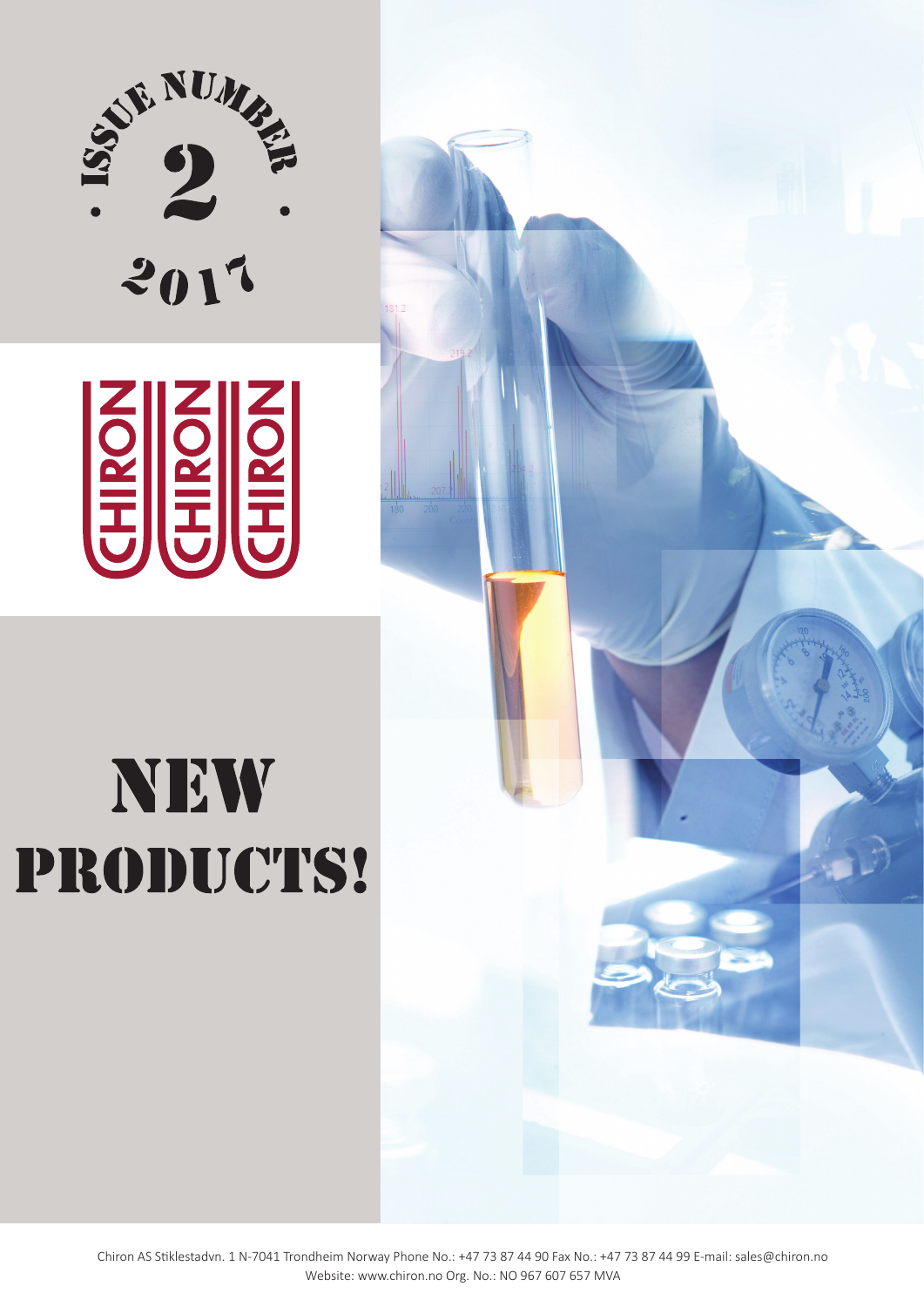

# **NEW PRODUCTS**

**Issue No. 2 Toxicology**



### **Chiron Cat. No. Name** *(Synonym)* **CAS No. Antibiotics and Antifungals** 12403.16 Amoxicillin 26787-78-0 12402.16 Ampicillin 69-53-4 12401.20 Cefalonium dihydrate 1385046-35-4 12398.14 Cefazolin 25953-19-9 12396.19 Ceftiofur 80370-57-6 12407.19 Dicloxacillin sodium hydrate 13412-64-1 12075.21 Difloxacin hydrochloride 91296-86-5 12118.5 Dimetridazole (1,2-Dimethyl-5-nitroimidazole) 551-92-8 12066.22 Doxycycline hyclate (Hydramycin, Doxycycline HCl, Hemiethanolate hemihydrate) 24390-14-5 12218.17 (+)-Griseofulvin 126-07-8 12074.14 Flumequine 42835-25-6 12080.18 Levofloxacin 100986-85-4 12121.18 **Lincomycin hydrochloride** 859-18-7 12162.17 Lomefloxacin hydrochloride 98079-52-8 12076.14 Marbofloxacin 115550-35-1 12163.18 Miconazole nitrate 22832-87-7 12164.23 Minocycline hydrochloride 13614-98-7 12405.21 Nafcillin sodium hydrate 7177-50-6 12073.12 Nalidixic acid 389-08-2 12122.18 Ofloxacin 82419-36-1 12165.14 Ormetoprim 6981-18-6 12166.19 Oxacillin sodium salt monohydrate 7240-38-2 12395.26 Piperacillin, 95% 61477-96-1 12078.10 Semicarbazide hydrochloride (SEM, Hydrazinecarboxamide, Aminourea, Carbamylhydrazine) 563-41-7 12071.43 Spiramycin 8025-81-8 12077.21 Streptomycin sulfate 3810-74-0 12070.12 Sulfadimethoxine 122-11-2 12068.11 Sulfamerazine (Sulfanilamide) 127-79-7 12069.12 Sulfamethazine (Sulfadimidine) 57-68-1 **Antidiabetics** 11996.12 Hydroxytolbutamide-d9 (butyl-d9) 1185112-19-9 12114.4 Metformin-d6 hydrochloride (dimethyl-d6) 1185166-01-1 11997.12 Tolbutamide-d9 (butyl-d9) 1219794-57-6 **Cardiac Drugs** 12049.15 Bendroflumethiazide 73-48-3 12117.18 Clofibrate 637-07-0 12219.24 Doxazosin mesylate 77883-43-3 10278.12 (±)-Sotalol-d7 hydrochloride (isopropyl-d7) 1398065-65-0 12277.27 Verapamil hydrochloride 152-11-4 **Diuretics** 12060.22 Canrenone 976-71-6 12057.12 Furosemide-d5 (furfuryl-d5) 1189482-35-6 12119.7 Hydrochlorothiazide 58-93-5 **Respiratory drugs**  11919.13 Ambroxol hydrochloride 23828-92-4 12056.12 (+/-)-Clenbuterol-d9 (trimethyl-d9) 129138-58-5 11916.13 Dembrexine hydrochloride monohydrate (BANM) 52702-51-9 (non-hydrated) 12110.13 (±)-Salbutamol ((±)-Albuterol) 18559-94-9 11987.26 Salbutamol sulphate 51022-70-9 **2C Phenethylamines** 11934.11 2C-E hydrochloride 923013-67-6 11876.10 2C-N hydrochloride 874140-40-6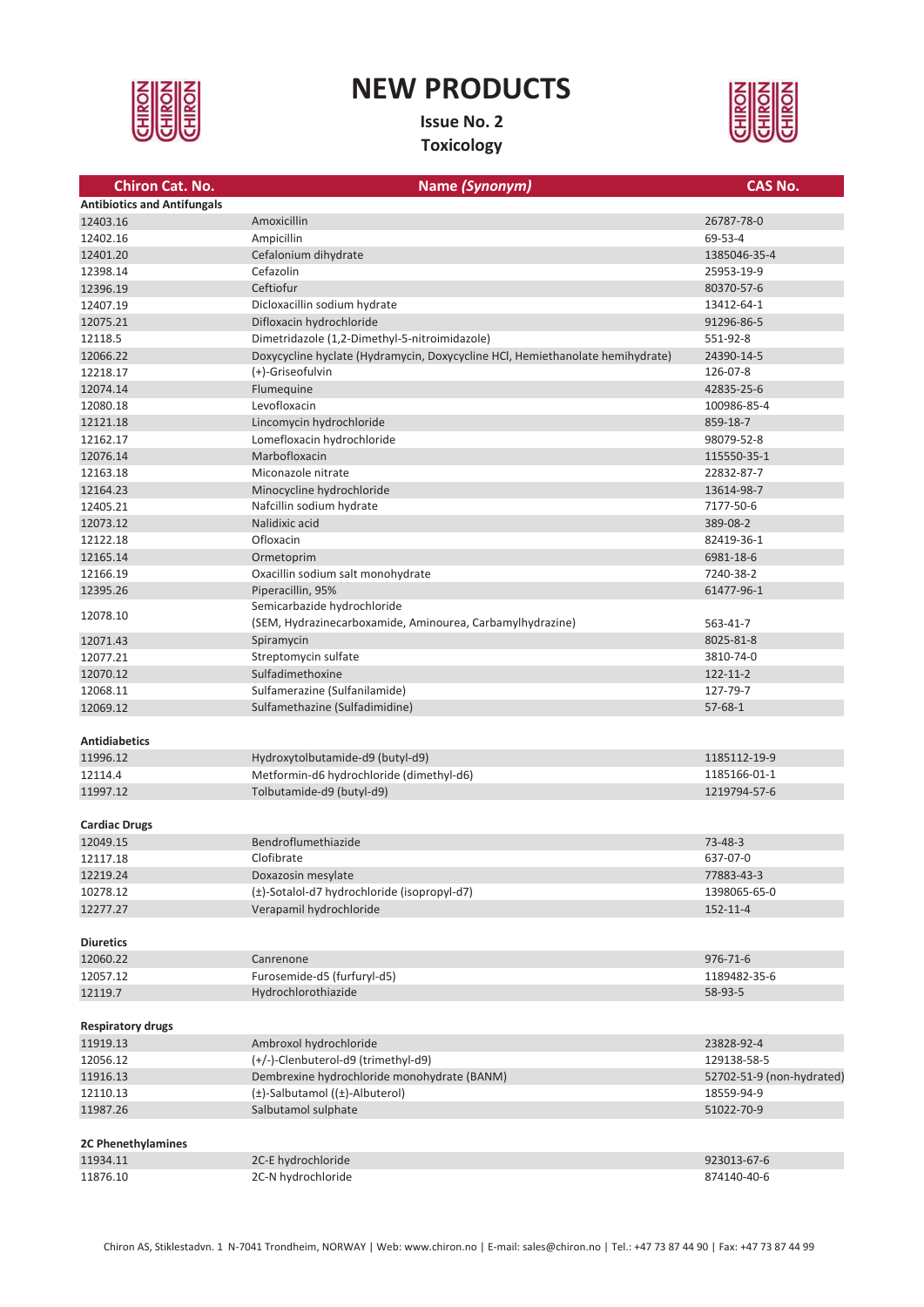| Cannabinoids         |                                                                            |                         |
|----------------------|----------------------------------------------------------------------------|-------------------------|
| 12221.16             | BB-22 3-carboxyindole metabolite                                           | 858515-71-6             |
| 11872.19             | 5F-ABICA                                                                   | 1801338-26-0            |
| 12273.22             | 5F-CUMYL-P7AICA                                                            | N/A                     |
| 12160.21             | $(\pm)$ -trans -11-OH- $\Delta^9$ -THC                                     | 34675-49-5              |
| <b>Cathinones</b>    |                                                                            |                         |
| 12051.11             | 3-Chloroethcathinone hydrochloride (3-CEC HCl)                             | N/A                     |
| 12052.11             | 4-Chloroethcathinone hydrochloride (4-CEC HCl)                             | 22198-75-0              |
| 12216.16             | $\alpha$ -PHP hydrochloride ( $\alpha$ -Pyrrolidinohexanophenone HCl)      | 13415-59-3              |
| Hallucinogens        |                                                                            |                         |
| 12296.16             | 4-AcO-DET                                                                  | 1135424-15-5            |
| 12301.14             | 4-AcO-DMT (4-Acetylpsilocine)                                              | 92292-84-7              |
| 12319.12             | 5-OH-DMT (Bufotenine, 5-Hydroxy-N,N-dimethyltryptamine)                    | 487-93-4                |
| 12297.14             | 4-OH-MIPT (4-Hydroxy-N-Isopropyl-N-methyltryptamine)                       | 77872-43-6              |
| 12290.11             | Mescaline (3,4,5-trimethoxyphenethylamine)                                 | $54 - 04 - 6$           |
| <b>Opioids</b>       |                                                                            |                         |
| 12035.19             | 4-ANPP (Despropionyl fentanyl)                                             | 21409-26-7              |
| 11883.24             | Carfentanil hydrochloride (Carfentanyl HCl, R 31833 HCl)                   | 59708-52-0 (free base)  |
| 12223.16             | Norcarfentanil hydrochloride                                               | 61085-87-8              |
|                      | Carfentanil precursor                                                      |                         |
| 12215.28             | (N-(6-Bromo-2-pyridinyl)-4-[(1-oxopropyl)phenylamino]-1-(2-phenylethyl)-4- | 1863947-94-7            |
|                      | piperidinecarboxamide)                                                     |                         |
| 12224.17             | N-Methylcarfentanil hydrochloride (R 32395 HCl)                            | 59708-50-8 (free base)  |
| 11900.20             | Remifentanil hydrochloride (Remifentanyl HCl)                              | 132539-07-2             |
| 12045.18             | Hydrocodone (Dihydrocodeinone)                                             | 125-29-1                |
| 12295.29             | Nicomorphine (3,6-Dinicotinoylmorphine)                                    | 639-48-5                |
| 12161.16             | Normorphine hemihydrate                                                    | 466-97-7 (non-hydrated) |
| 12293.22             | U-69593                                                                    | 96744-75-1              |
| 12292.19             | U-50488                                                                    | 67198-13-4              |
|                      |                                                                            |                         |
| <b>Miscellaneous</b> |                                                                            |                         |
| 12084.15             | Desmethylflunitrazepam (Norflunitrazepam, Fonazepam)                       | 2558-30-7               |
| 12083.11             | Felbamate                                                                  | 25451-15-4              |
| 12112.15             | Mepivacaine hydrochloride                                                  | 1722-62-9               |
| 12108.19             | N-MOB-5-APB hydrochloride hydrate (5-APB-NBOMe HCl H2O)                    | N/A                     |
| 12034.22             | Rimonabant                                                                 | 168273-06-1             |
|                      |                                                                            |                         |

## **Environmental**

| <b>Chiron Cat. No.</b>  | Name (Synonym)                                                    | <b>CAS No.</b> |
|-------------------------|-------------------------------------------------------------------|----------------|
| Aroma, Colour, Food     |                                                                   |                |
| 12305.22                | Solvent Red 23 (Sudan III, C.I. 26100)                            | 85-86-9        |
| 12304.6                 | Sodium cyclamate, 98% (Sodium N-cyclohexylsulfamate)              | 139-05-9       |
| <b>Flame Retardants</b> |                                                                   |                |
| 12033.12                | 2,6-Dibromodiphenyl ether (BDE-10)                                | 51930-04-2     |
| 12032.12                | 4,4'-Dibromobiphenyl-d8 (BB-15-d8)                                | 80523-79-1     |
| 11839.21                | Diphenyl isopropylphenyl phosphate, techn. isomer mixture (DPIPP) | 28108-99-8     |
| 12309.42                | Tris(2,4-di-tert-butylphenyl) phosphate (TDtBPP)                  | 95906-11-9     |
| Halocompounds           |                                                                   |                |
| 12092.7                 | Benzal chloride (a,a-Dichlorotoluene)                             | $98 - 87 - 3$  |
| 12093.7                 | Benzotrichloride (a,a,a-Trichlorotoluene)                         | 98-07-7        |
| 12091.7                 | Benzyl chloride (a-Chlorotoluene)                                 | 100-44-7       |
| 12279.3                 | 1-Bromopropane, 99%                                               | 106-94-5       |
| 12278.3                 | 1-Bromopropane-1,1,2,2-d4                                         | 163400-21-3    |
| 12280.3                 | 2-Bromopropane, 99%                                               | $75 - 26 - 3$  |
| 12089.7                 | 2-Chlorobenzo trichloride (a,a,a,2-Tetrachlorotoluene)            | 2136-89-2      |
| 12153.3                 | 2-Chloropropene                                                   | 557-98-2       |
| 12090.7                 | 3-Chlorobenzo trichloride (a,a,a,4-Tetrachlorotoluene)            | 5216-25-1      |
| 12096.5                 | 4-Chlorotetrahydropyran (4-CTHP, 4-Chlorotetrahydro-2H-pyran)     | 1768-64-5      |
| 12085.7                 | 2,4-Dichlorobenzyl chloride (a,2,4-Trichlorotoluene)              | 94-99-5        |
| 12088.7                 | 2,6-Dichlorobenzyl dichloride (a,a,2,6-Tetrachlorotoluene)        | 81-19-6        |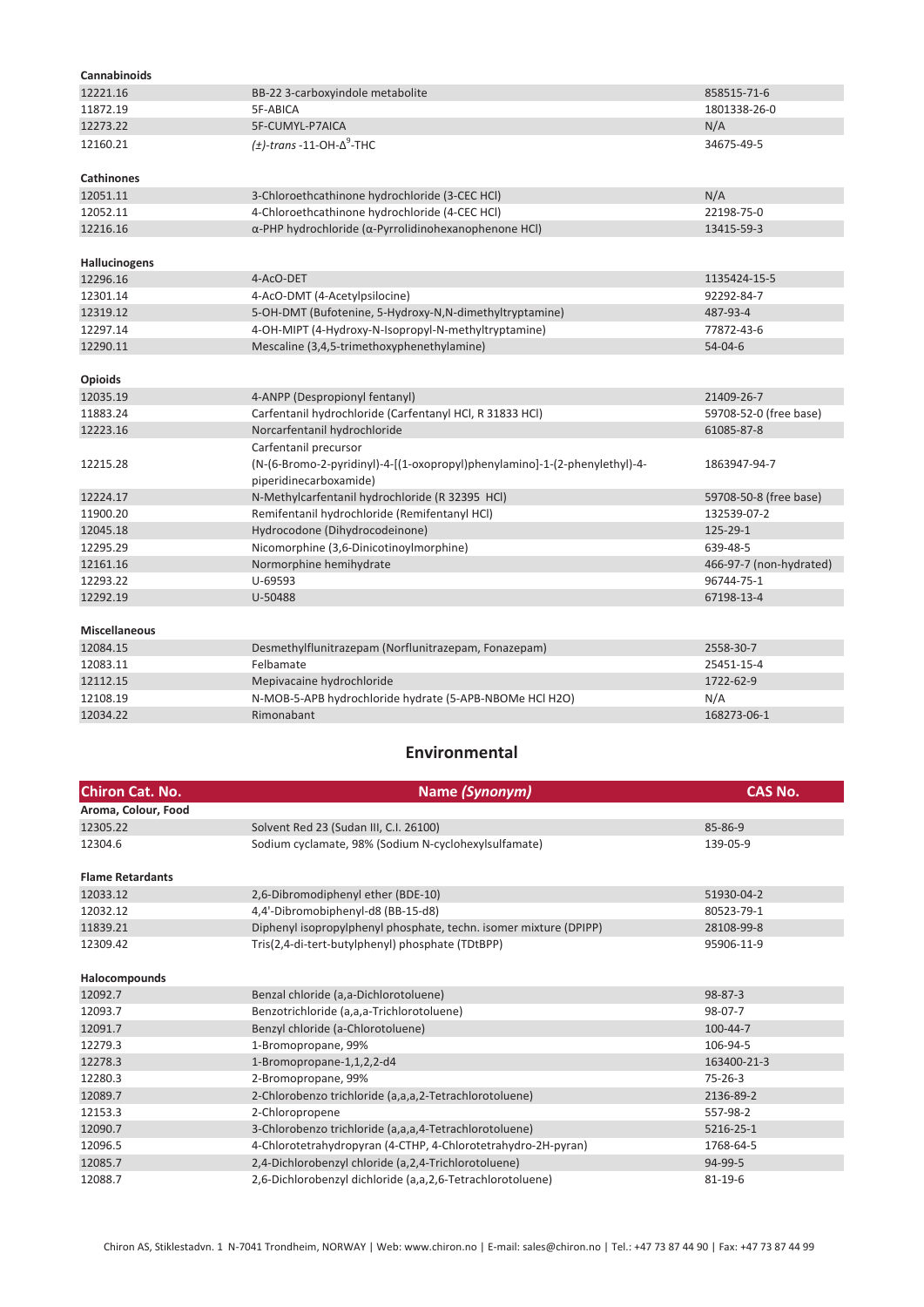| Halocompounds continued |                                                           |                          |
|-------------------------|-----------------------------------------------------------|--------------------------|
| 12086.7                 | 2,6-Dichlorobenzyl chloride (a, 2,6-Trichlorotoluene)     | 2014-83-7                |
| 12087.7                 | 3,4-Dichlorobenzyl chloride (a,3,4-Trichlorotoluene)      | 102-47-6                 |
| 12124.1                 | lodoform                                                  | 75-47-8                  |
|                         |                                                           |                          |
| PAH                     |                                                           |                          |
| 12276.16                | 1,8-Dichloropyrene                                        | 89315-22-0               |
| 12081.13                | Naphthalene-1,2,3,4,9,10-13C6                             | 287399-34-2              |
| 12061.14                | Phenanthrene-13C6                                         | 1189955-53-0             |
| 12054.14                | Phenanthrene-9,10-13C2                                    | 334973-64-7              |
| <b>PFC</b>              |                                                           |                          |
| 11932.10                | N-Methylperfluorooctanesulfonamide (N-MeFOSA)             | 31909-32-8               |
| 11933.10                | N-Ethylperfluorooctanesulfonamide (N-EtFOSA, Sulfuramide) | 4151-50-2                |
| <b>Pesticides</b>       |                                                           |                          |
| 12048.23                | alpha-Cyhalothrin                                         | 68085-85-8               |
| 8907.7                  | 2,6-Dichlorobenzamide-3,4,5-d3 (phenyl-d3) (BAM-d3)       | 1219804-28-0             |
| 12132.9                 | Carbendazim-d3                                            | 1255507-88-0             |
| 12125.12                | Carbetamide                                               | 16118-49-3               |
| 12136.15                | Climbazole                                                | 38083-17-9               |
| 12133.13                | 4,4'-Dichlorobenzophenone                                 | 90-98-2                  |
| 12053.10                | 2,6-Diethylaniline-d15                                    | 285132-89-0              |
| 12137.16                | Difenoxuron                                               | 14214-32-5               |
| 12126.12                | Dimethenamid                                              | 87674-68-8               |
| 12138.19                | Dimoxystrobin                                             | 149961-52-4              |
| 12100.2                 | Ethephon                                                  | 16672-87-0               |
| 12139.13                | Ethofumesate<br>Flusilasole                               | 26225-79-6               |
| 12143.16<br>12145.16    | Flutriafol                                                | 85509-19-9               |
| 12146.9                 | Heptenofos                                                | 76674-21-0<br>23560-59-0 |
| 12127.13                | Lenacil                                                   | 2164-08-1                |
| 12099.4                 | Maleic hydrazide                                          | 123-33-1                 |
| 12128.8                 | Metaldehyde                                               | 108-62-3                 |
| 12149.12                | Mexacarbate                                               | 315-18-4                 |
|                         |                                                           |                          |
| <b>Tin-Organics</b>     |                                                           |                          |
| 12217.3                 | (±)-Epichlorohydrin                                       | 106-89-8                 |
| 12213.8                 | Tetraethyltin                                             | 597-64-8                 |
| Toxins                  |                                                           |                          |
| 12195.17                | Aflatoxins in corn, low level (AFB1, B2, G1, G2)          | N/A                      |
| 12196.17                | Aflatoxins in corn, mid level (AFB1, B2, G1, G2)          | N/A                      |
| 12394.23                | <b>Brucine</b>                                            | 357-57-3                 |
| 12197.15                | Deoxynivalenol in barley, high level                      | 51481-10-8               |
| 12200.15                | Deoxynivalenol in corn, high level                        | 51481-10-8               |
| 12198.15                | Deoxynivalenol in corn, low level                         | 51481-10-8               |
| 12199.15                | Deoxynivalenol in corn, mid level                         | 51481-10-8               |
| 12201.15                | Deoxynivalenol in wheat, low level                        | 51481-10-8               |
| 12202.15                | Deoxynivalenol in wheat, mid level                        | 51481-10-8               |
| 12205.34                | Fumonisins in corn, high level (FB1, FB2, FB3)            | N/A                      |
| 12203.34                | Fumonisins in corn, low level (FB1, FB2, FB3)             | N/A                      |
| 12204.34                | Fumonisins in corn, mid level (FB1, FB2, FB3)             | N/A                      |
| 12210.X                 | Multitoxins (DON, fumonisin, ZON) in corn                 | N/A                      |
| 12191.15                | Nivalenol CRM                                             | 23282-20-4               |
| 12192.20                | Ochratoxin A CRM                                          | 303-47-9                 |
| 12206.20                | Ochratoxin A in wheat, mid level                          | 303-47-9                 |
| 12193.21                | U-{13C21}-Deoxynivalenol-3-glucoside                      | N/A                      |
| 12194.X                 | Wheat, blank                                              | N/A                      |
| 12209.18                | Zearalenone in corn, high level                           | 17924-92-4               |
| 12207.18                | Zearalenone in corn, low level                            | 17924-92-4               |
| 12208.18                | Zearalenone in corn, mid level                            | 17924-92-4               |
| <b>Vitamins</b>         |                                                           |                          |
| 12306.10                | D-(+)-Biotin (Vitamin H)                                  | 58-85-5                  |
| 12041.20                | Vitamin A (all-trans-Retinol)                             | 68-26-8                  |
| 12040.22                | Vitamin A acetate (all-trans-Retinyl acetate)             | 127-47-9                 |
|                         |                                                           |                          |